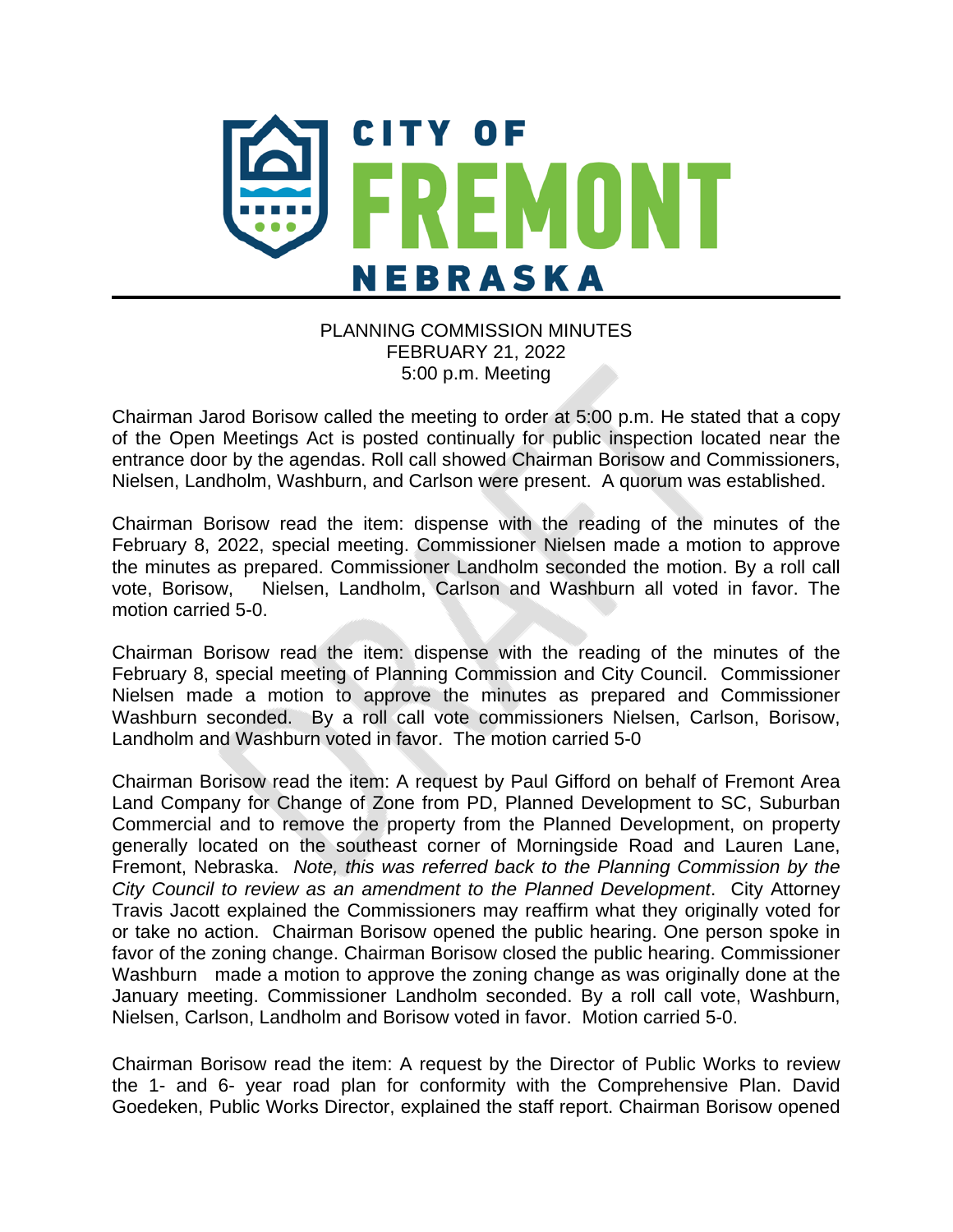the public hearing. Two spoke against the road plan. Chairman Borisow closed the public hearing. Commissioner Washburn made a motion to approve the road plan and commissioner Landholm seconded. By a roll call vote Nielsen, Carlson, Borisow, Landholm and Washburn all voted in favor. Motion carried 5-0.

Chairman Borisow read the item: A request by Walmart for an amendment to a sign plan on property generally located at 3010 E 23<sup>rd</sup> St. Fremont Nebraska. Planning Director, Jennifer Dam gave her staff report. Chairman Borisow opened the public hearing. Having no public comment, Chairman Borisow closed the public hearing. Commissioner Washburn made a motion to approve the sign plan and commissioner Nielsen seconded. By a roll call vote commissioners Nielsen, Carlson, Landholm, Borisow and Washburn all voted in favor. Motion carried 5-0.

Chairman Borisow read the item: A request by Director of Planning, Jennifer Dam, to review updates to the Land Use map for the Comprehensive Plan. Planning Director, Jennifer Dam explain the changes made to the Land Use map. Chairman Borisow opened the public hearing. 5 people spoke against the map. Chairman Borisow closed the public hearing. Commissioner Landholm made a motion to continue this item for further discussion and commissioner Borisow seconded. By a roll call vote commissioners Borisow, Landholm, Nielsen, Carlson and Washburn all voted in favor. Motion carried 5-0.

Chairman Borisow asked for a motion to adjourn the meeting. Commissioner Washburn made a motion to adjourn and Landholm seconded. By a roll call vote commissioners Nielsen, Carlson, Landholm, Washburn and Borisow voted in favor. Motion carried. 5-0.

Meeting adjourned approximately 6:38pm.

APPROVED

Jarod Borisow, Chairman

\_\_\_\_\_\_\_\_\_\_\_\_\_\_\_\_\_\_\_\_\_\_\_\_\_\_\_\_\_\_\_\_\_\_\_\_\_

ATTEST

\_\_\_\_\_\_\_\_\_\_\_\_\_\_\_\_\_\_\_\_\_\_\_\_\_\_\_\_\_\_\_\_ Jennifer Dam, Director of Planning